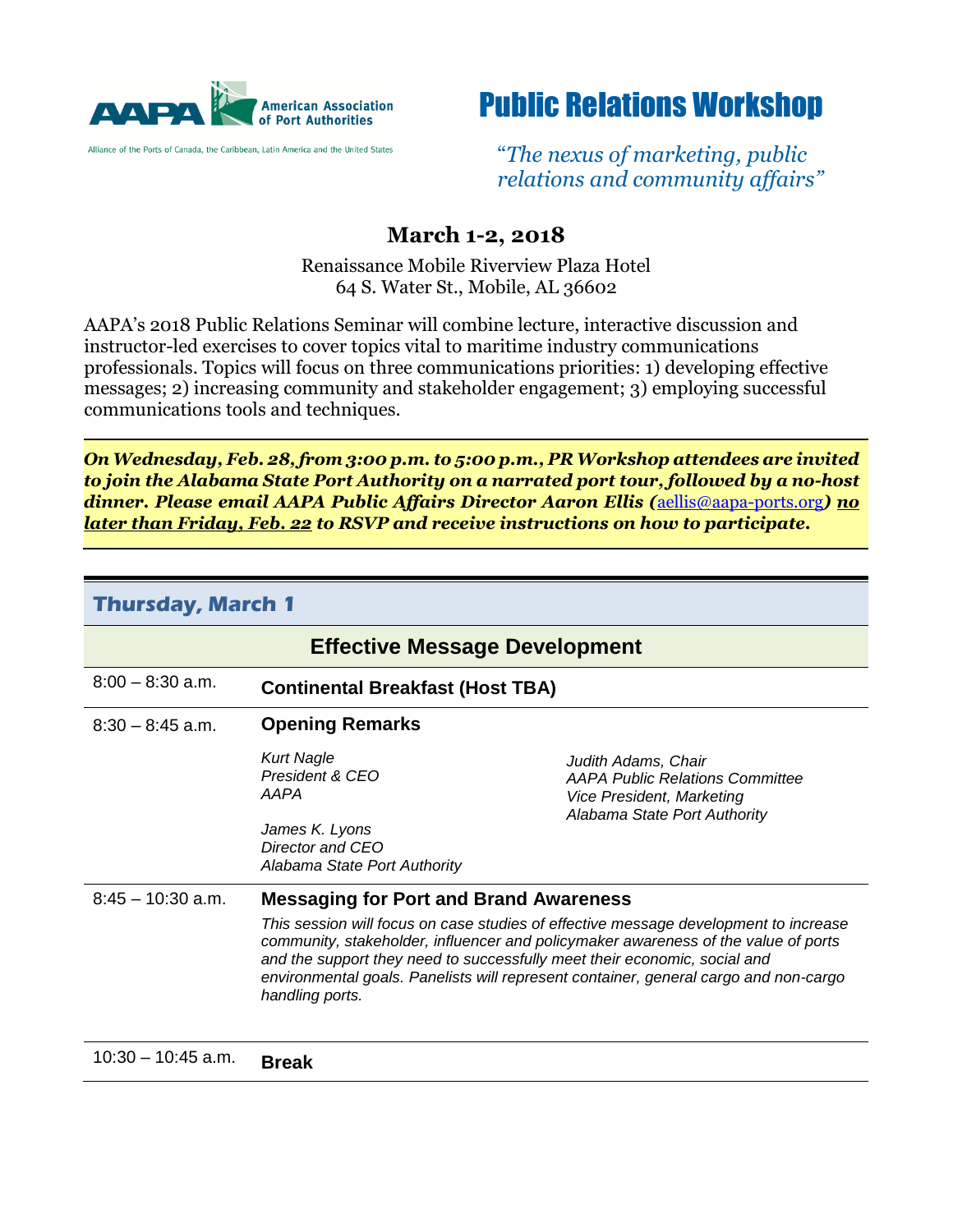## **AAPA Public Relations Workshop Page 2** Page 2

March 1-2, 2018 · Mobile, Alabama

| <b>Thursday, March 1 (continued)</b> |                                                                                                                                                                                                                                                                                                                                                                                                                                                                                                                                                                                                                                         |  |
|--------------------------------------|-----------------------------------------------------------------------------------------------------------------------------------------------------------------------------------------------------------------------------------------------------------------------------------------------------------------------------------------------------------------------------------------------------------------------------------------------------------------------------------------------------------------------------------------------------------------------------------------------------------------------------------------|--|
| $10:45$ a.m. $-$<br>12:15 p.m.       | <b>Strategic Messaging Exercise</b><br>For commissioners and CEOs to other key executives and communications staff, the<br>most effective and convincing messages are those that are mission-based and<br>strategic, formulated with the organization's goals and objectives in mind. In this<br>instructor-led session, participants will review sample mission statements, goals and<br>objectives, then write messaging points around a scenario unique to their table.                                                                                                                                                              |  |
| $12:15 - 1:30$ p.m.                  | Lunch                                                                                                                                                                                                                                                                                                                                                                                                                                                                                                                                                                                                                                   |  |
|                                      | <b>Community/Stakeholder Engagement</b>                                                                                                                                                                                                                                                                                                                                                                                                                                                                                                                                                                                                 |  |
| $1:30 - 3:00$ p.m.                   | <b>Encouraging Stakeholder Engagement and 'Buy-In'</b><br>In this session, panelists will discuss a host of compelling case studies on ways they<br>are achieving desired engagement among their key stakeholders, and how<br>stakeholder involvement helps shape port events, policy and even port infrastructure.                                                                                                                                                                                                                                                                                                                     |  |
| $3:00 - 3:30$ p.m.                   | <b>Break</b>                                                                                                                                                                                                                                                                                                                                                                                                                                                                                                                                                                                                                            |  |
| $3:30 - 5:15$ p.m.                   | <b>Effectively Handling A 'Crisis of Confidence'</b><br>Handled poorly, an organizational 'crisis of confidence' can take many forms and<br>quickly erode stakeholder support. A key port executive is accused of malfeasance. An<br>important safety rule is broken, leading to an accidental death. A negative<br>environmental report is covered-up. A port is unfairly skewered in an inaccurate news<br>article. In this instructor-led session, participants will examine a set of potentially<br>adverse scenarios and then develop a mini-action plan of their own to address the<br>issues and regain their community's trust. |  |
| $6:00 - 8:00$ p.m.                   | Reception hosted by the Alabama State Port Authority at<br>GulfQuest Museum – the National Maritime Museum of the Gulf of<br>Mexico, 155 South Water St., Mobile (short walk from hotel)                                                                                                                                                                                                                                                                                                                                                                                                                                                |  |
| <b>Friday, March 2</b>               |                                                                                                                                                                                                                                                                                                                                                                                                                                                                                                                                                                                                                                         |  |
|                                      | <b>Communications Tools and Techniques</b>                                                                                                                                                                                                                                                                                                                                                                                                                                                                                                                                                                                              |  |
| $8:00 - 8:30$ a.m.                   | <b>Continental Breakfast (Host TBA)</b>                                                                                                                                                                                                                                                                                                                                                                                                                                                                                                                                                                                                 |  |
| $8:30 - 10:00$ a.m.                  | A Focus on Social Media<br>Panelists in this session will showcase a host of innovative, effective and particularly<br>relevant social media platforms and programs they are using at their ports to increase<br>brand awareness, improve community outreach, boost stakeholder engagement and<br>vie or that all-important "social license to operate."                                                                                                                                                                                                                                                                                |  |
| $10:00 - 10:15$ a.m.                 | <b>Break</b>                                                                                                                                                                                                                                                                                                                                                                                                                                                                                                                                                                                                                            |  |